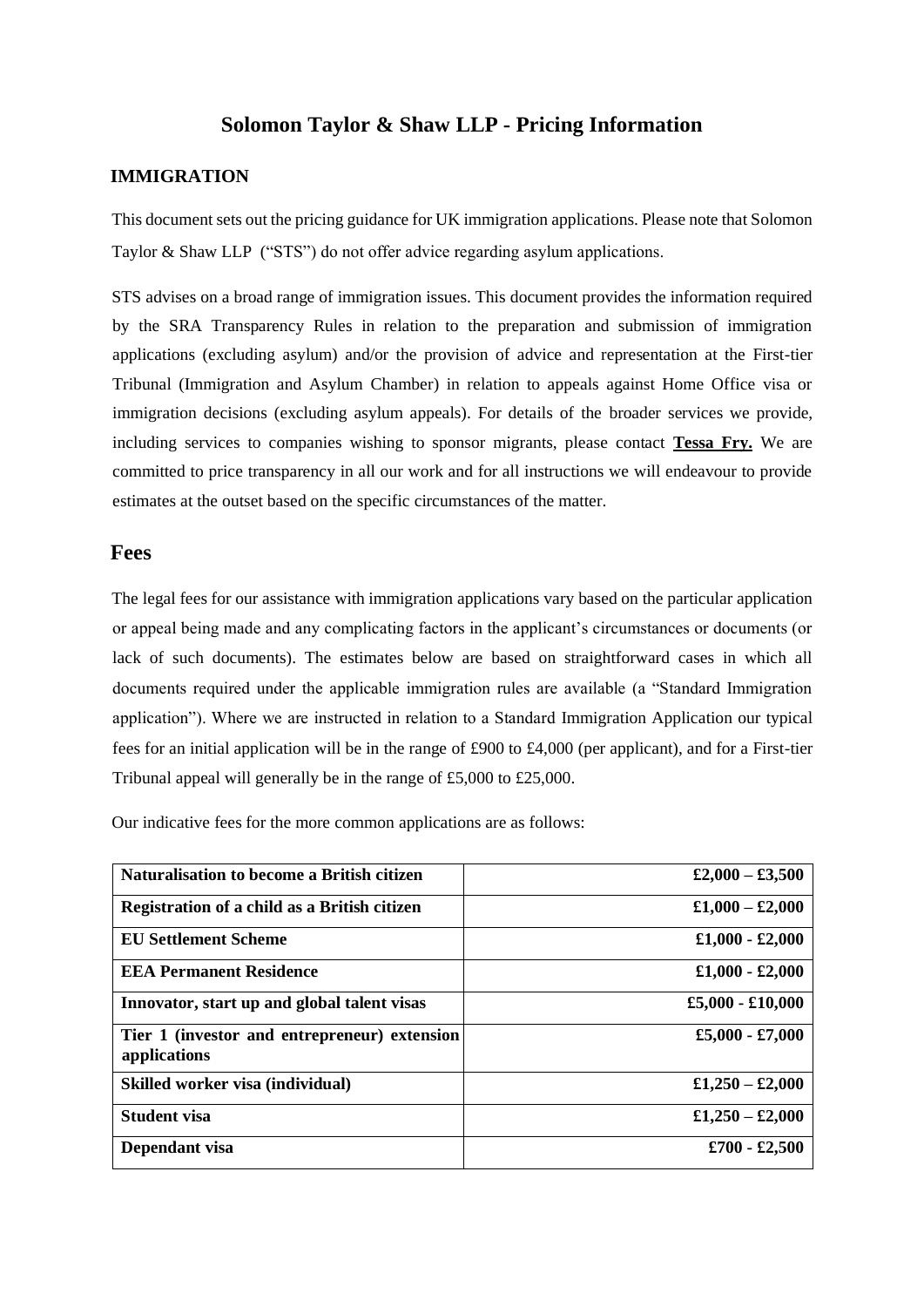| Partner or Fiancé visa | $£2,250 - £3,500$ |
|------------------------|-------------------|
| Visit visa             | $£500 - £1,000$   |

The fee ranges above relate to an initial application only and assume that:

- this is a standard application and that no unforeseen matters arise, including for example (but not limited to) the amount of supporting evidence that we need to consider or any missing documentation;
- the applicant has no adverse immigration history (such as previous breaches of immigration rules) or criminal record which may affect the application;
- the matter is concluded in a timely manner and no unforeseen complication arise; and
- all parties to the application (including any dependents) are co-operative and there is no unreasonable delay from you or any third parties.

Such issues may have a significant impact on cost.

The above fee ranges are based on an hourly rate of £310.

The fee ranges and hourly rate do not include VAT (currently at 20%) which will be added to the invoice, nor do they include any associated disbursements (see below).

Please note, the anticipated fees are an estimate based on the assumptions above. All applications are likely to vary and of course, we can give you a more accurate estimate once we have more information about your specific case. Fixed fees are available on a case by case basis. Factors that may result in a case being considered more complex may include (but are not limited to):

- the amount of communication (phone calls, emails etc) and other correspondence received from you or others involved in your application being excessive;
- information not being provided to us promptly and/or is incomplete and inaccurate;
- requested documents being provided to us piecemeal rather than as one set:
- requested documents not being made available within a reasonable period;
- collections of documents not being set out in an ordered manner by reference to any application;
- documents or information not being in line with checklists we provide;
- documents requiring multiple changes; and
- third party organisations (such as accountants, banks, translators or employers) failing to provide us with information and documentation in a timely and logical manner.

Please note that unless we agree an alternative fee arrangement (such as no win, no fee) in respect of an appeal, our fees will be payable regardless of the outcome.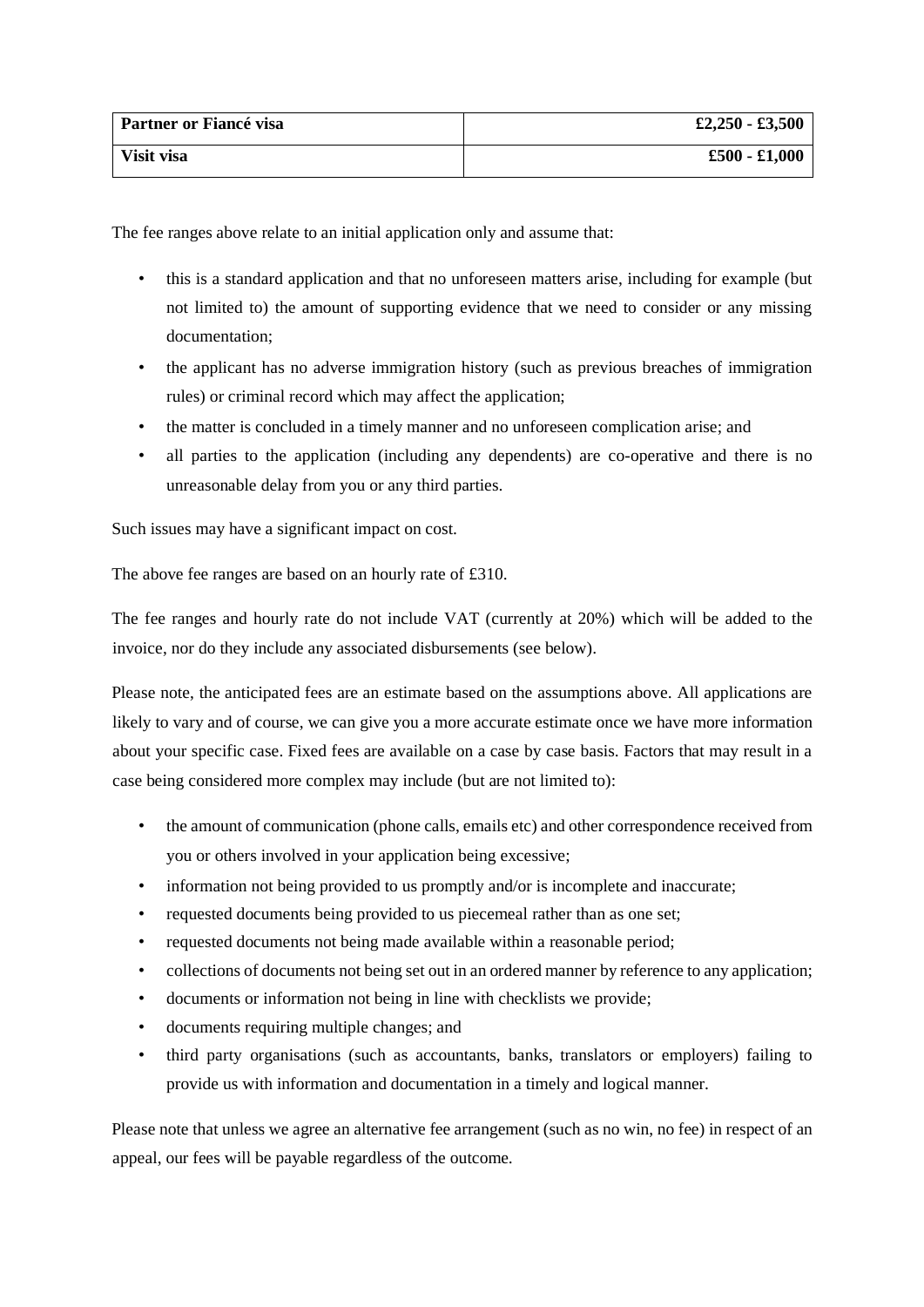## **Key stages**

The fee ranges above are intended to cover the work required in relation to the key stages of an immigration application and/or appeal, which may include:

- discussing your circumstances in detail and confirming the most appropriate application for you to make and any other options that may be available to you;
- giving you advice about the requirements of the law and whether you meet the criteria;
- considering your supporting documents (provided they are provided in one set);
- preparing your application and submitting it on your behalf;
- giving you advice about the outcome of the application and any further steps you may need to take;
- preparing your grounds of appeal;
- taking witness statements, drafting statements and agreeing their content with witnesses;
- preparing the bundle of documents for the hearing; and
- preparation and attendance at the Appeal Hearing, including instructions to Counsel.

The stages set out above are an indication of the process where the application and/or appeal is relatively straightforward. If there are complex factors or (for an appeal) multiple witnesses, fees may increase, or if some of the stages are not required, fees may decrease. We will be able to give you a more accurate assessment of costs and time when we have been able to assess your individual case and documentation. We will endeavour to provide information regarding the costs of any particular stage of an appeal as the matter progresses.

### **How long will the matter take?**

The time that it takes from taking initial instructions to issuing your application will depend on the complexity of your case and the documents involved. The timing of your application may also be dependent on your circumstances, intended travel and/or the expiry date of your existing leave to remain in the UK. We cannot guarantee how long the Home Office will take to process your application. The Home Office's current processing times are available here:<https://www.gov.uk/visa-processing-times> but please note that these processing times are indicative only and the Home Office will not guarantee that your application will be determined within these timeframes.

#### **Disbursements**

Disbursements are costs related to the claim that are payable to third parties, such as Home Office fees, counsel's fees, courier costs, travel costs, etc. and do not make up our legal fees. We usually process